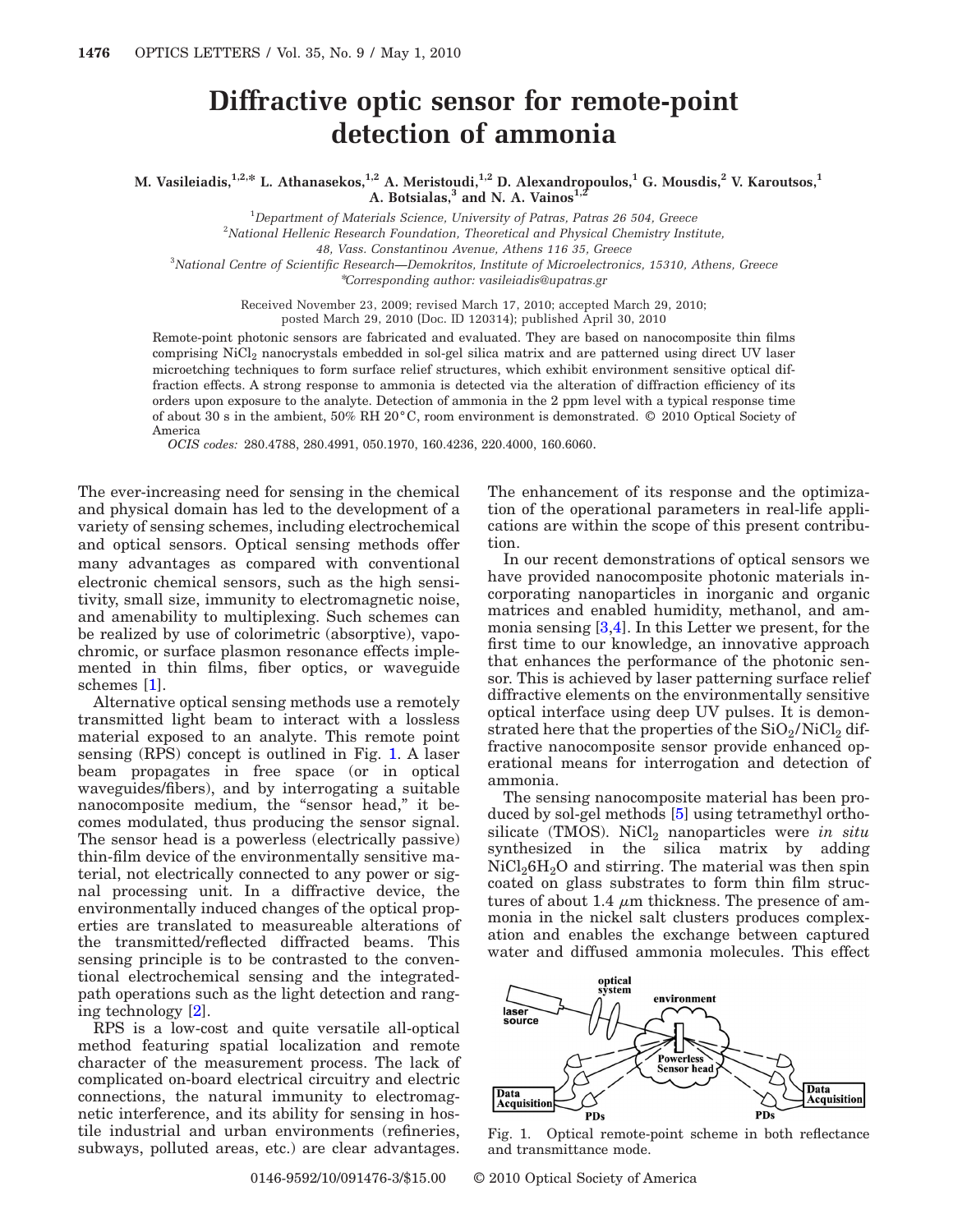gives rise to variation of the effective refractive index of the material [\[3\]](#page-2-2), and probably volume fraction changes that affect the geometry, and results in the amendment of the relative optical paths in the diffractive element and respective variation of the diffraction efficiency.

The produced materials are environmentally sensitive, their sensing functionality is based on surface interactions, and reactive contact is deleterious to the sensing property itself. Tailoring of the surface morphology is therefore not a trivial issue, and conventional lithographic processing is not suitable. Direct UV etching techniques used here are thus proved to be a unique microfabrication tool. Alternative state-of-the-art patterning methods, which are able to preserve the material properties such as soft lithography, nanoimprint lithography, or scanning probe lithography, could also be exploited in this context [\[6\]](#page-2-5).

Direct UV laser microetching methods have been implemented for patterning the desired structures. [\[7\]](#page-2-6). An ArF excimer laser based microfabrication system allows irradiation of the surface by 5 mJ nanosecond pulses at  $\lambda = 193$  nm. It provides high-quality accurate patterning by use of nanopositioners, with minimum penetration depth and negligible thermal loading of the material. A considerable amount of relevant investigations on the laser processing of such materials has been performed. High-quality ablative processing at 60  $\mu$ J/cm<sup>2</sup> pulse energy density results in diffraction gratings with spatial period in the range of  $\Lambda = 10-100 \mu m$  fabricated on the sensitive surfaces. A scanning electron micrograph (JEOL 6300) and a surface profile (Tencor Alpha-Step 500IQ) of a typical structure are shown in Fig. [2.](#page-1-0) The good quality nearly square profile produces clear multiordered diffraction patterns upon laser illumination, of which the zero- or and higher-order diffracted beams may be used for sensor interrogation.

Diffractive sensor structures have been experimentally tested to mimic remote photonic sensing operation in the transmission mode. The sensor structure was placed inside the testing chamber and was interrogated using a  $5 \text{ mW}$  He–Ne laser beam at  $\lambda$ =633 nm. A reference beam used provides balance to any laser power fluctuations. The −1, 0, and +1 diffraction orders, as well as the reference beam, were monitored. Ammonia environment is established by inserting small  $(\sim$  microliters) volumes of ammonia in liquid solution followed by evaporation. The original "clean" atmospheric environment is restored by evacuating the chamber after each measurement. The photonic sensor head is positioned for interrogation at  $\sim$ 22° beam incidence to attain the experimentally determined maximum responsivity. This geometry, corresponding to the maximum slope of the diffraction efficiency curve, has been verified by a series of real-time recordings at varying incidence. The diffraction angle of the  $\pm 1$  orders, measured with respect to the zero order, is found at 0.45°, while diffracted beams up to the 10th order were observable. Typical real-time recordings of the transmitted signals are shown in Fig. [3.](#page-1-1) In the recordings, a

<span id="page-1-0"></span>

Fig. 2. Scanning electron microscope image of the laser microetched sensor grating  $(\Lambda = 80 \mu m)$  and the surface profile.

<span id="page-1-1"></span>

Fig. 3. Temporal response of (a) zero order and (b), (c)  $\pm 1$ order to 150 ppm of ammonia [shown in (d)].